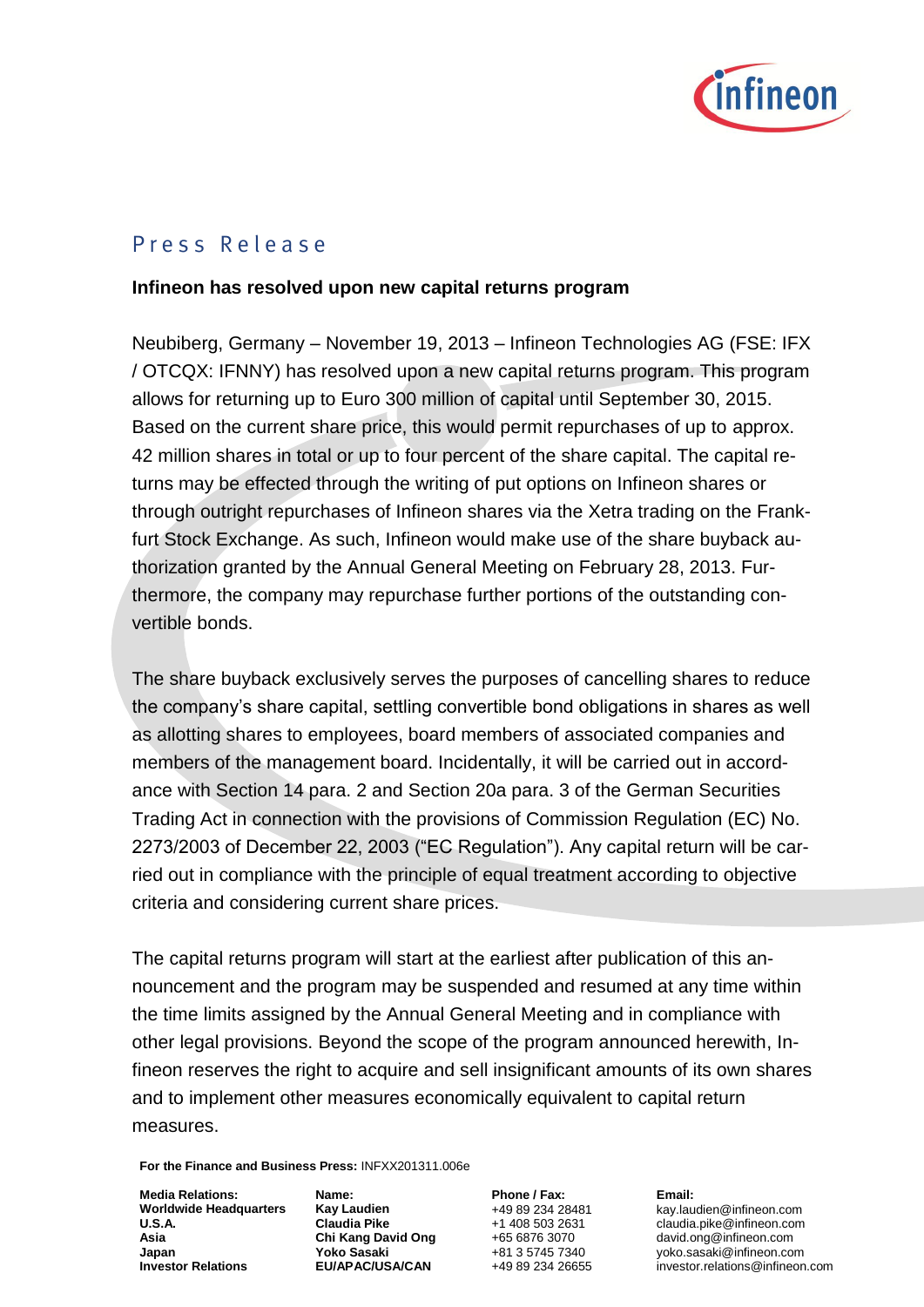Further details of the capital returns program and the current status of put options issued and shares acquired will be regularly published by Infineon on the Internet at [www.infineon.com/investor](http://www.infineon.com/investor) and are available free of charge at the Company's business seat at Am Campeon 1-12, 85579 Neubiberg, Germany. In particular the transactions executed will be announced in accordance with Article 4 para. 4 of the EC Regulation.

The share buyback will be carried out using one or more banks making their decisions on the date of acquisition of the shares independently of and without influence by Infineon; otherwise, the provisions of Article 6 para. 3 of the EC Regulation will be observed.

The price agreed in the derivative (excluding incidental costs but taking into account the option premium paid or received) for the acquisition of a share when options are exercised may be no more than 10 percent above and no more than 30 percent below the price of the Company in Xetra trading (or a comparable successor system) determined by the opening auction on the day of the conclusion of the derivative transaction.

If shares are repurchased through the stock exchange, the purchase price per share (excluding incidental costs) paid by the Company may not be more than 10 percent above or below the price established in the Xetra (or comparable successor system) opening auction on the trading day.

In accordance with the EC Regulation, the purchase price paid by Infineon will not exceed the price of the last independent trade or the highest current independent bid at the stock exchange where the purchase is carried out. Decisive is the higher of both values.

Furthermore, according to the EC Regulation, no more than 25 percent of the average daily trading volume at the stock exchange where the purchase is carried out will be acquired. This average daily trading volume is based on the average daily volume traded in the month preceding this disclosure of the share buyback program and, based thereon, amounts to 8,071,537 shares for the period of the program.

**For the Finance and Business Press:** INFXX201311.006e

**Media Relations: Worldwide Headquarters U.S.A. Asia Japan Investor Relations**

**Name: Kay Laudien Claudia Pike Chi Kang David Ong Yoko Sasaki EU/APAC/USA/CAN**

**Phone / Fax:** +49 89 234 28481 +1 408 503 2631 +65 6876 3070 +81 3 5745 7340 +49 89 234 26655 **Email:**

kay.laudien@infineon.com claudia.pik[e@infineon.com](mailto:matt.schmidt@infineon.com) [david.ong@infineon.com](mailto:david.ong@infineon.com) yoko.sasaki@infineon.com [investor.relations@infineon.com](mailto:investor.relations@infineon.com)